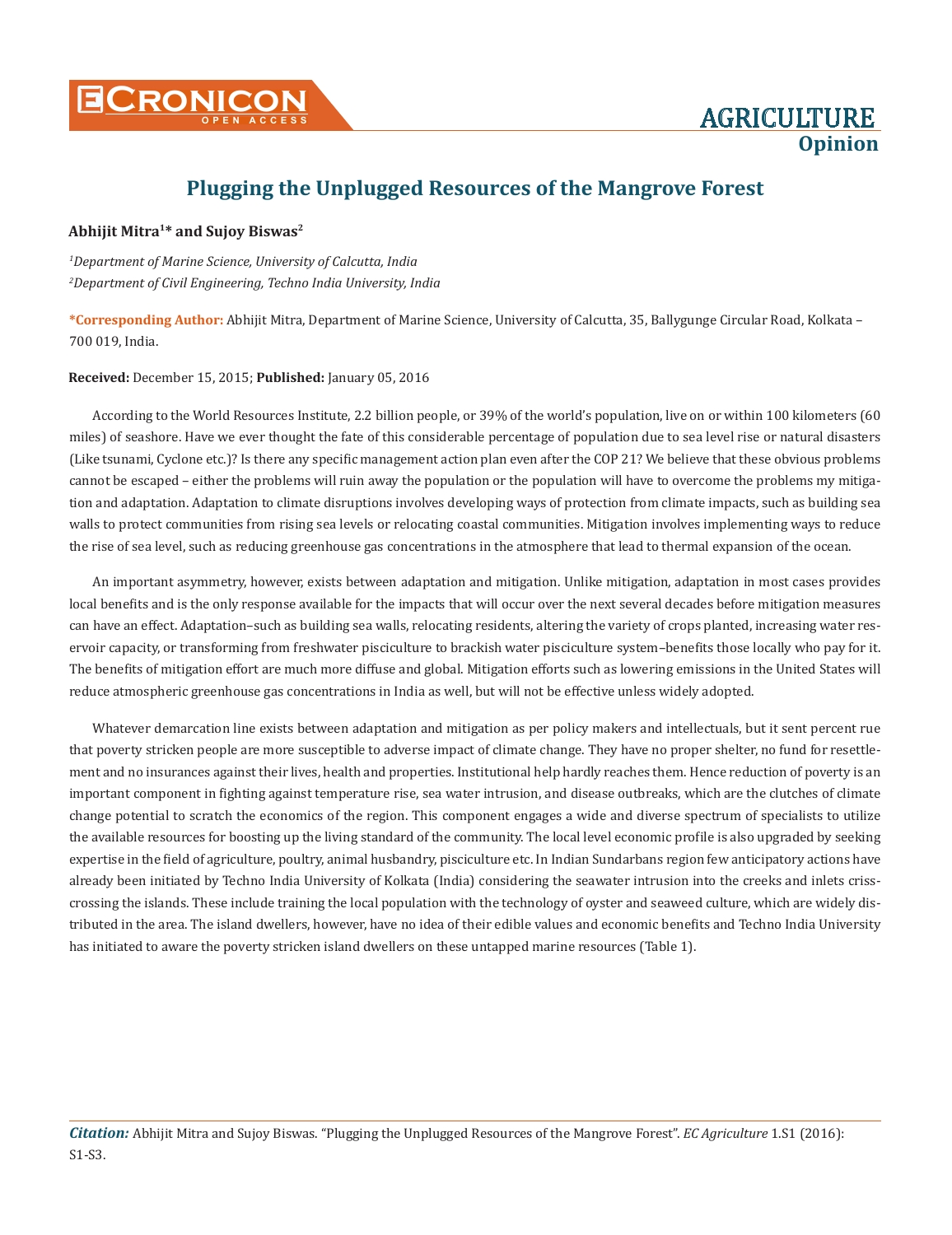| <b>Mangrove resource</b>  | <b>Taxonomic position</b>                                                                                                                 | <b>Economic importance</b>                                                                                                                                       |
|---------------------------|-------------------------------------------------------------------------------------------------------------------------------------------|------------------------------------------------------------------------------------------------------------------------------------------------------------------|
|                           | Division - Chlorophyta<br>Class - Chlorophyceae<br>Order - Ulvales<br>Family - Ulvaceae<br>Genus - Enteromorpha<br>Species - intestinalis | 1.<br>Used as cattle feed<br>2.<br>Used as poultry feed after mixing<br>with trash fish dust<br>3.<br>Used as agent of bioremediation                            |
| Enteromorpha intestinalis |                                                                                                                                           |                                                                                                                                                                  |
| Ulva lactuca              | Division - Chlorophyta<br>Class - Chlorophyceae<br>Order - Ulvales<br>Family - Ulvaceae<br>Genus - Ulva<br>Species - lactuca              | 1.<br>Consumed as food<br>2.<br>Used in salad, soup etc.<br>3.<br>Used as fodder and manure                                                                      |
| Catenella repens          | Division - Rhodophyta<br>Class - Rhodophyceae<br>Order - Gigartinales<br>Family - Rhabdoniaceae<br>Genus - Catenella<br>Species - repens  | Rich source of astaxanthin and<br>1.<br>therefore used as an ingredient of<br>fish feed<br>2.<br>Used as agent of bioremediation                                 |
| Saccostrea cucullata      | Phylum - Mollusca<br>Class - Bivalvia<br>Order - Pterioida<br>Family - Ostreidae<br>Genus - Saccostrea<br>Species - cucullata             | 1.<br>Edible with high demand in South<br>Asian countries<br>2. Shell is a source of lime<br>Shell dust is used in poultry feed as<br>3.<br>source of calcium    |
| Crassostrea gryphoides    | Phylum - Mollusca<br>Class - Bivalvia<br>Order - Pterioida<br>Family - Ostreidae<br>Genus - Crassostrea<br>Species - gryphoides           | Edible with high demand in South<br>1.<br>Asian countries<br>Shell is a source of lime<br>2.<br>3.<br>Shell dust is used in poultry feed as<br>source of calcium |
| Crassostrea madrasensis   | Phylum - Mollusca<br>Class - Bivalvia<br>Order - Pterioida<br>Family - Ostreidae<br>Genus - Crassostrea<br>Species - madrasensis          | Edible with high demand in South<br>1.<br>Asian countries<br>2.<br>Shell is a source of lime<br>3.<br>Shell dust is used in poultry feed as<br>source of calcium |

*Table 1: Few untapped living resources of mangroves in Indian Sundarbans.*